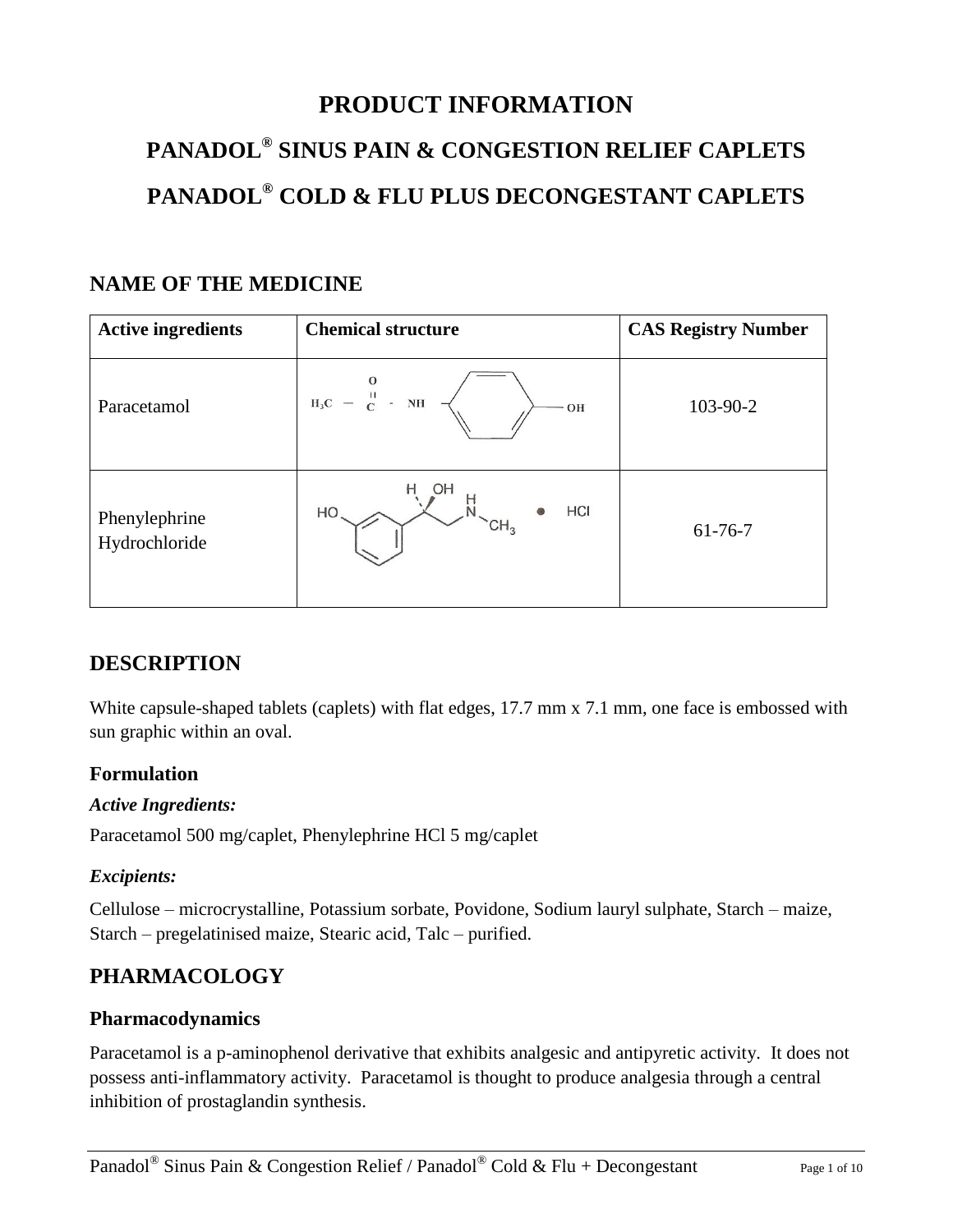Phenylephrine acts predominantly by a direct effect on alpha adrenergic receptors. Phenylephrine also has an indirect effect by releasing noradrenaline from its storage sites. Phenylephrine is used as a nasal decongestant to provide symptomatic relief by causing vasoconstriction resulting in redistribution of local blood flow to reduce oedema of the nasal mucosa, thus improving ventilation, drainage and nasal stuffiness.

## **Pharmacokinetics**

#### *Absorption*

Paracetamol is rapidly and almost completely absorbed from the gastrointestinal tract. Food intake delays paracetamol absorption.

Phenylephrine is irregularly absorbed from the gastrointestinal tract. Phenylephrine undergoes firstpass metabolism by monoamine oxidases in the gut and liver; orally administered phenylephrine thus has reduced bioavailability.

## *Distribution*

Paracetamol is distributed into most body tissues. Binding to the plasma proteins is minimal at therapeutic concentrations but increases with increasing doses.

Phenylephrine undergoes rapid distribution into peripheral tissues. The volume of distribution of phenylephrine is between 200 and 500L, there appears to be minimal brain penetration, and does not seem to cross the placenta and does not appear to be distributed to any great extent in breast milk.

## *Metabolism*

Paracetamol is metabolised extensively in the liver and excreted in the urine mainly as inactive glucuronide and sulphate conjugates.

The metabolites of paracetamol include a minor hydroxylated intermediate which has hepatotoxic activity. This intermediate metabolite is detoxified by conjugation with glutathione. However, it can accumulate following paracetamol overdosage (more than 150 mg/kg or 10 g total paracetamol ingested) and, if left untreated, can cause irreversible liver damage.

Paracetamol is metabolised differently by premature infants, newborns, infants and young children compared to adults, the sulfate conjugate being predominant.

Phenylephrine undergoes extensive metabolism in the intestinal wall (first pass) and in the liver. The principal routes of metabolism involve sulfate conjugation (primarily in the intestinal wall) and oxidative deamination (by monoamine oxidase); glucuronidation also occurs to a lesser extent.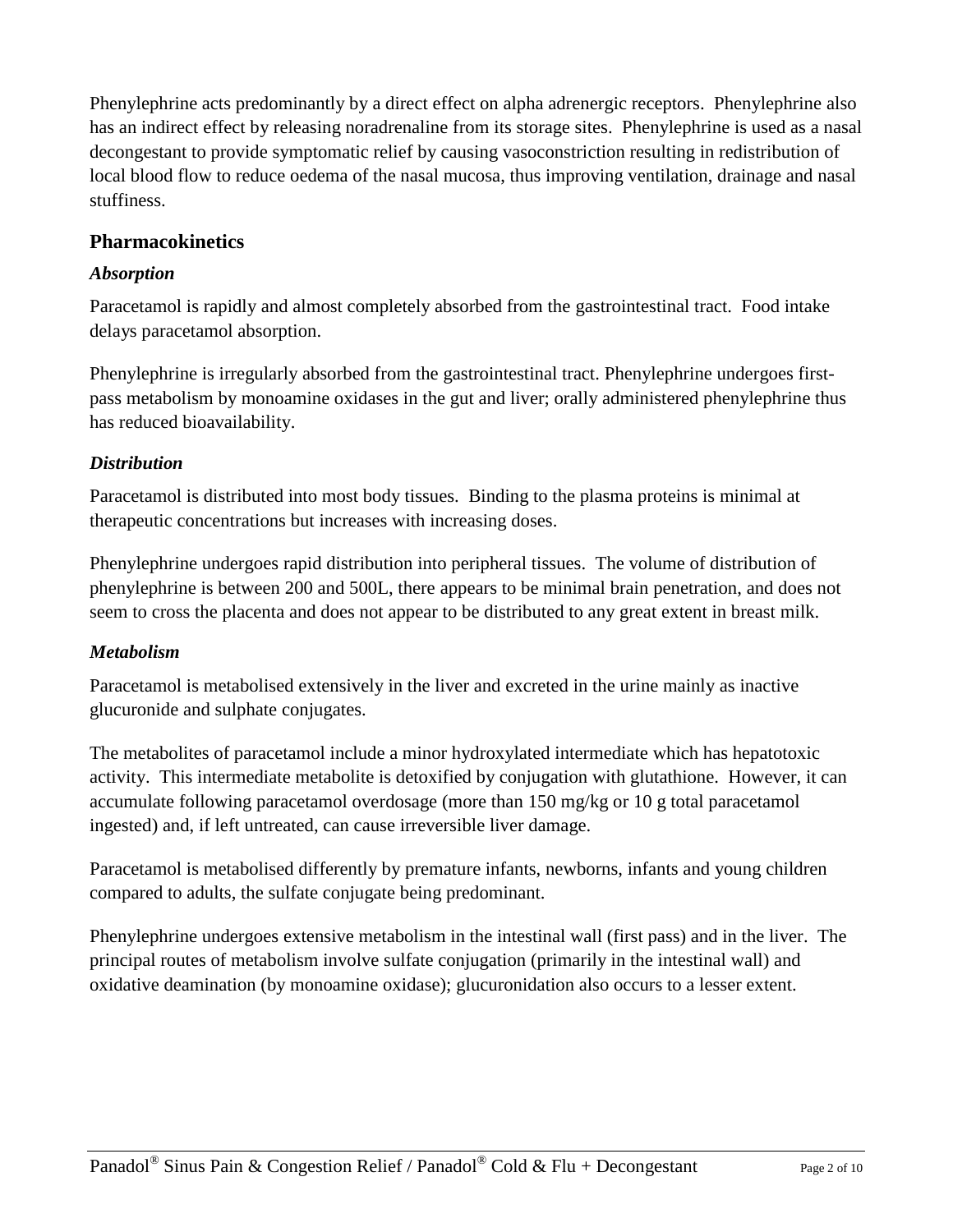## *Excretion*

Paracetamol is excreted in the urine mainly as the glucuronide and sulphate conjugates. Less than 5% is excreted unchanged. Approximately 85% of a dose of paracetamol is excreted in urine as free and conjugated paracetamol within 24 hours of ingestion. Administration of paracetamol to patients with moderate to severe renal impairment may result in accumulation of paracetamol conjugates. The elimination half-life varies from one to three hours.

Phenylephrine and its metabolites are excreted mainly in urine. Following oral administration approximately 80% of the dose is excreted in urine within 48 hours principally as metabolites. Approximately 2.5% of an oral dose is excreted in the urine as unchanged drug. The elimination half life averages 2-3 hours following oral administration.

## **INDICATIONS**

#### **PANADOL Sinus Pain & Congestion Relief Caplets:**

For the temporary relief of the pain and congestion of sinusitis.

#### **PANADOL Cold & Flu + Decongestant Caplets:**

For the temporary relief of cold & flu symptoms including headache, body aches and pain, blocked or runny nose, sore throat. Reduces fever.

## **CONTRAINDICATIONS**

This product is contraindicated in patients with a previous history of hypersensitivity to paracetamol, phenylephrine hydrochloride or any of the excipients.

This medicine is also contraindicated in patients who are taking, or have taken within the last two weeks, monoamine oxidase inhibitors. (See INTERACTIONS.)

This medicine is contraindicated in patients with severe hypertension or coronary artery disease.

This product should not be used by patients taking other sympathomimetics (such as decongestants, appetite suppressants and amphetamine-like psychostimulants). (See INTERACTIONS.)

## **PRECAUTIONS**

Contains paracetamol. Do not use with any other paracetamol-containing products, decongestants, or cold and flu medicines. The concomitant use with other products containing paracetamol may lead to an overdose. Paracetamol overdose may cause liver failure which can lead to liver transplant or death.

Caution should be exercised in patients with kidney impairment and in those with hepatic impairment due to the paracetamol content of the product.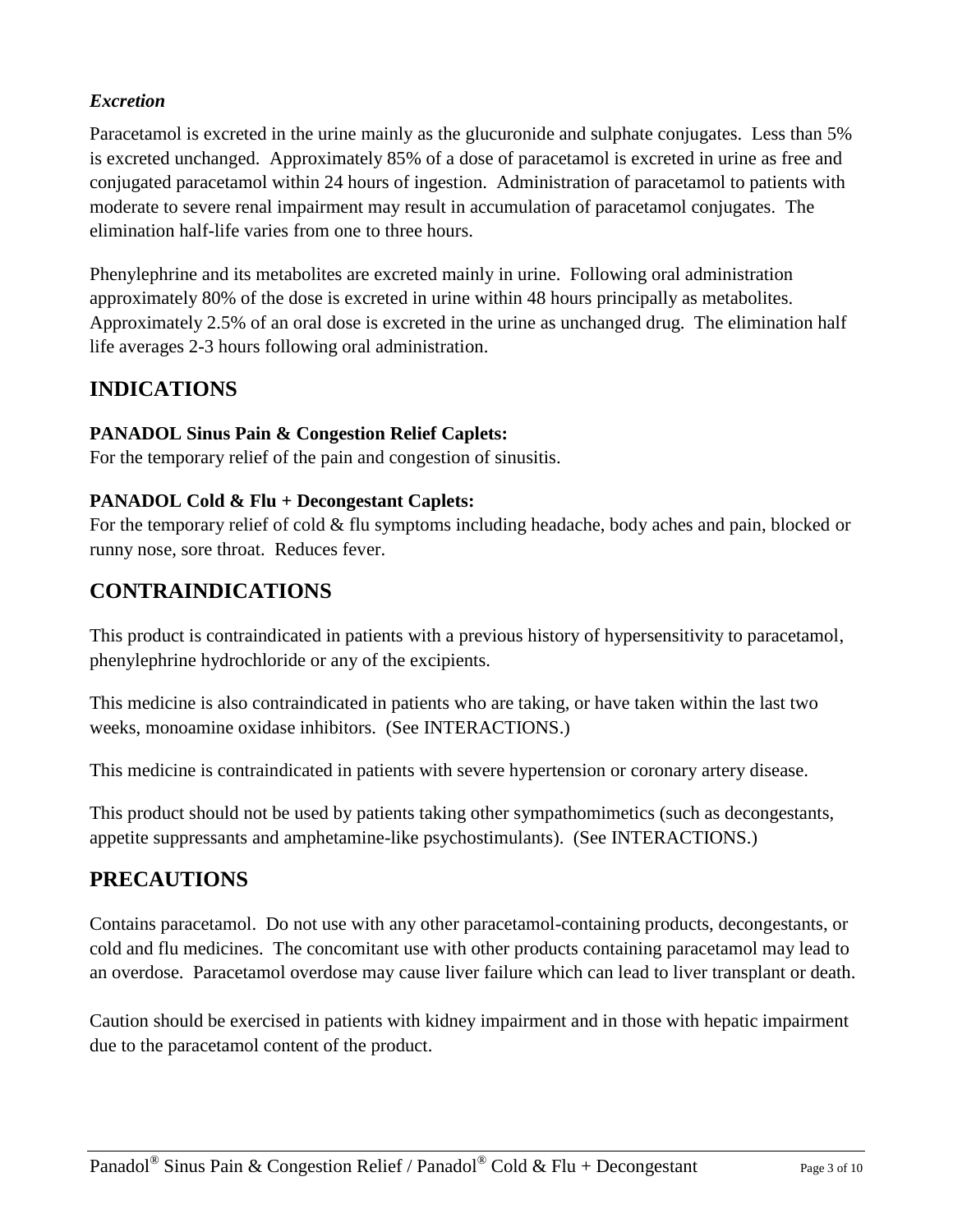Cases of hepatic dysfunction/failure have been reported in patients with depleted glutathione levels, such as those who are severely malnourished, anorexic, have a low body mass index or are chronic heavy users of alcohol.

Underlying liver disease increases the risk of paracetamol-related liver damage.

Caution should be exercised in patients with glutathione depleted states such as sepsis, the use of paracetamol may increase the risk of metabolic acidosis.

Caution should be exercised in patients with cardiovascular disease, hypertension, diabetes, hyperthyroidism, prostatic enlargement, raised intra ocular pressure (i.e. glaucoma), phaeochromocytoma and occlusive vascular disease (e.g. Raynaud's Phenomenon)

Due to the phenylephrine content of this product, PANADOL Sinus Pain & Congestion Relief & PANADOL Cold  $&$  Flu + Decongestant should be used with caution in patients taking beta-blockers or other anti-hypertensives

Due to the phenylephrine content of this product, PANADOL Sinus Pain & Congestion Relief & PANADOL Cold  $\&$  Flu + Decongestant should be used with caution in patients taking tricyclic antidepressants.

This product should not be used by patients taking other sympathomimetics (such as decongestants, appetite suppressants and amphetamine-like psychostimulants.

If symptoms persist, medical advice must be sought.

Keep out of sight and reach of children.

## **Use in pregnancy**

#### *Category B2*

Drugs which have been taken by only a limited number of pregnant women and women of childbearing age, without an increase in the frequency of malformation or other direct or indirect harmful effects on the human foetus having been observed.

Studies in animals are inadequate or may be lacking, but available data show no evidence of an increased occurrence of foetal damage.

This product should not be used during pregnancy without medical advice.

## **Use in lactation**

This product should not be used whilst breast feeding without medical advice.

Paracetamol is excreted in breast milk. Maternal ingestion of paracetamol in usual analgesic doses does not appear to present a risk to the breastfed infants.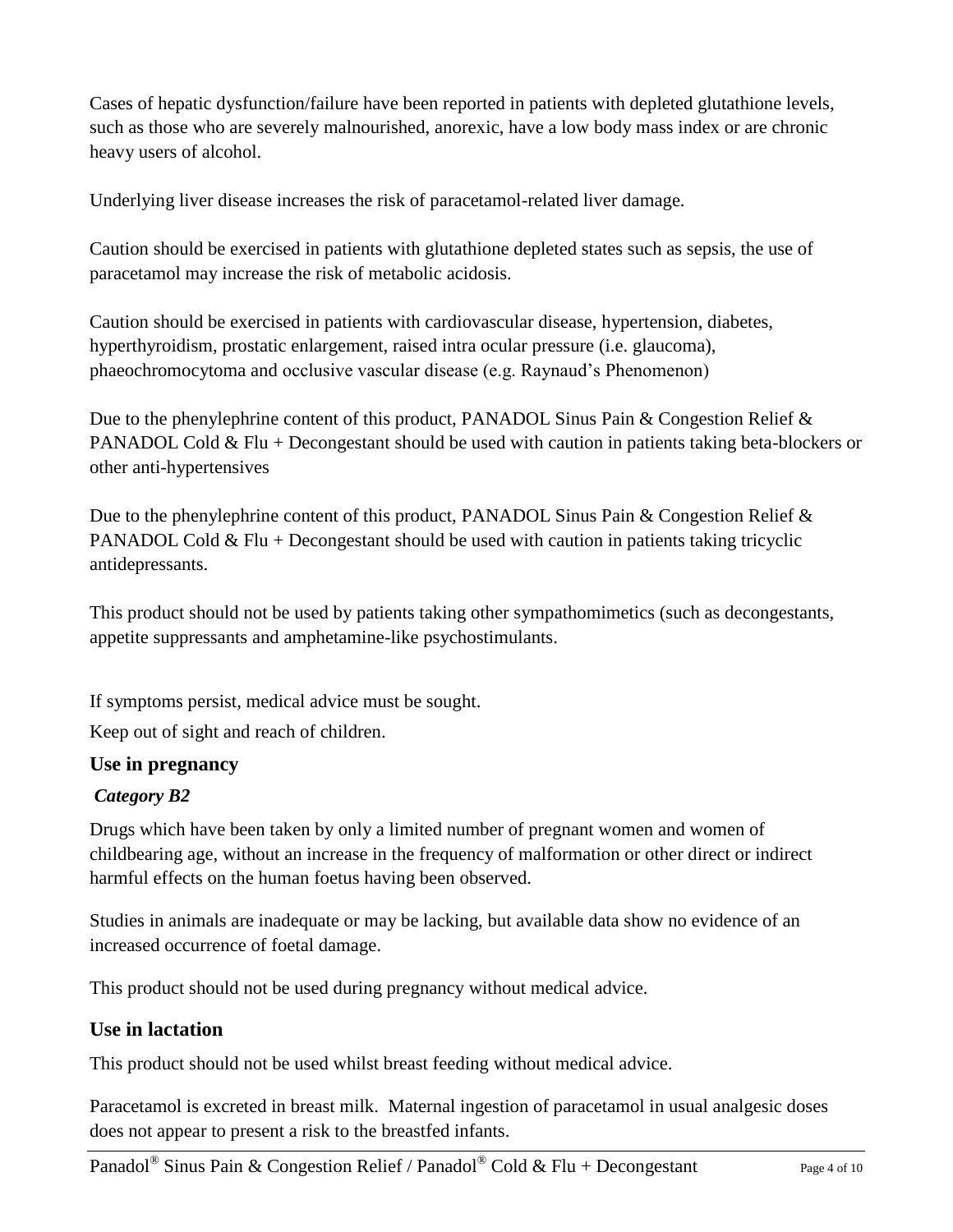Phenylephrine may be excreted in breast milk.

## **Use in children**

Do not give to children under 12 years of age.

## **Effects on ability to drive and use machinery**

Patients should be advised not to drive or operate machinery if affected by dizziness.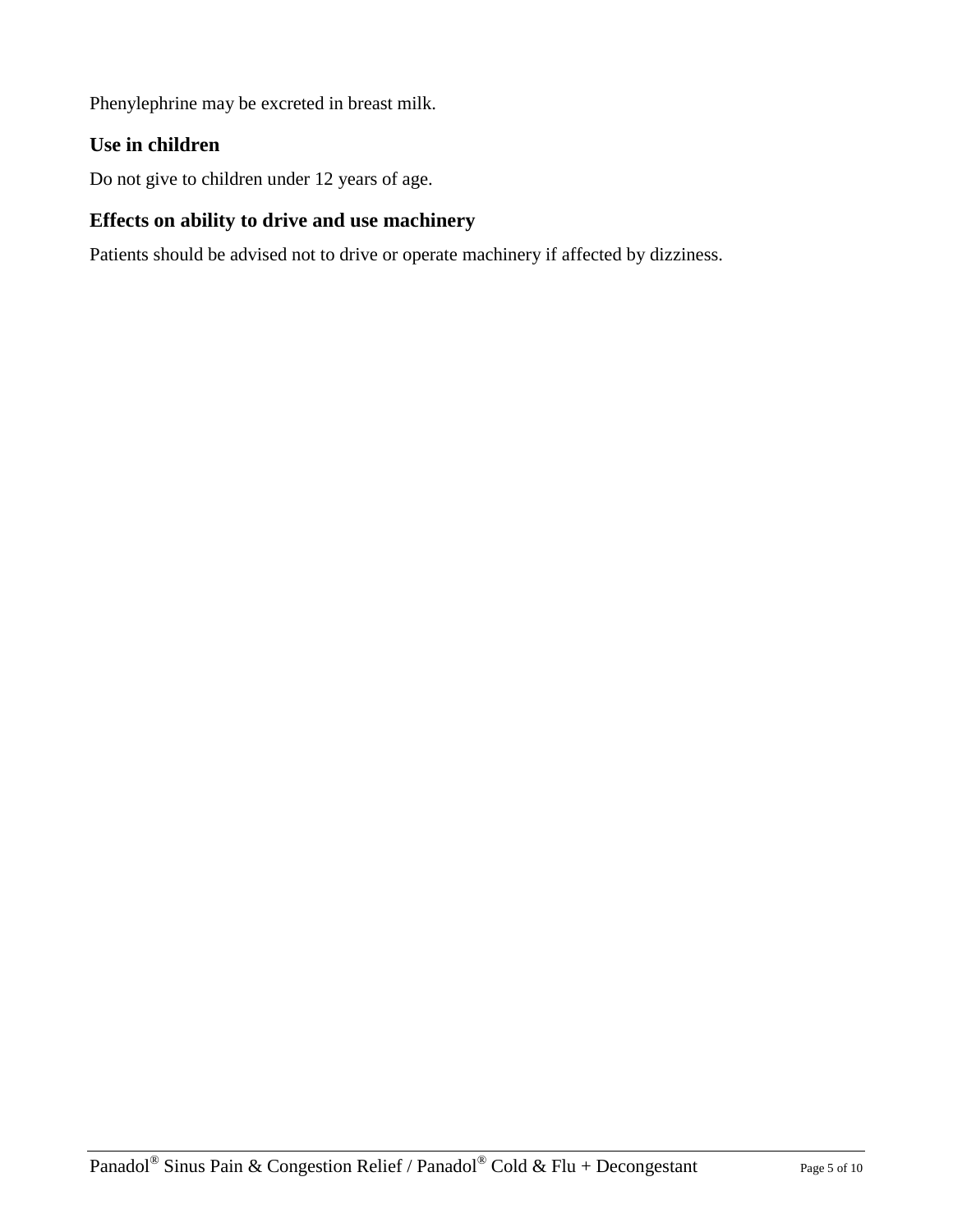## **INTERACTIONS WITH OTHER MEDICINES**

The following interactions with **paracetamol** have been noted:

| Coumarins (including warfarin)                                                                                                            | Anticoagulant effect may be enhanced by<br>prolonged regular daily use of paracetamol with<br>increased risk of bleeding. Anticoagulant dosage<br>may require reduction if treatment with<br>paracetamol containing medication is prolonged. |
|-------------------------------------------------------------------------------------------------------------------------------------------|----------------------------------------------------------------------------------------------------------------------------------------------------------------------------------------------------------------------------------------------|
| Substances that increase gastric emptying (eg)<br>metoclopramide)                                                                         | These substances increase paracetamol<br>absorption.                                                                                                                                                                                         |
| Substances that decrease gastric emptying (eg)<br>propantheline, antidepressants with<br>anticholinergic properties, narcotic analgesics) | These substances decrease paracetamol<br>absorption.                                                                                                                                                                                         |
| Chloramphenicol                                                                                                                           | Concentrations may be increased by paracetamol                                                                                                                                                                                               |
| Potentially hepatotoxic drugs or drugs that induce<br>liver microsomal enzymes (eg alcohol,<br>anticonvulsants)                           | Risk of paracetamol toxicity may be increased.                                                                                                                                                                                               |
| Probenecid                                                                                                                                | May affect paracetamol excretion and alter<br>paracetamol plasma concentrations.                                                                                                                                                             |
| Colestyramine                                                                                                                             | Reduces the absorption of paracetamol if given<br>within one hour of paracetamol.                                                                                                                                                            |

**Phenylephrine** should be used with caution in combination with the following drugs as interactions have been reported.

| Monoamine oxidase inhibitors                                                                                             | Hypertensive crisis or a serious increase in blood pressure may<br>occur between phenylephrine and monoamine oxidase<br>inhibitors (See CONTRAINDICATIONS.)                                           |
|--------------------------------------------------------------------------------------------------------------------------|-------------------------------------------------------------------------------------------------------------------------------------------------------------------------------------------------------|
| Sympathomimetic amines such as<br>other decongestants, appetite<br>suppressants and amphetamine-like<br>psychostimulants | Concomitant use of phenylephrine with other sympathomimetic<br>amines can increase the risk of cardiovascular side effects and<br>other additive effects (See PRECAUTIONS.)                           |
| Beta-blockers and other<br>antihypertensives (including<br>debrisoquine, guanethidine,<br>reserpine, methyldopa)         | Phenylephrine may reduce the efficacy of beta-blocking drugs<br>and antihypertensive drugs. The risk of hypertension and other<br>cardiovascular side effects may be increased. (See<br>PRECAUTIONS.) |
| Tricyclic antidepressants (e.g.<br>amitriptyline)                                                                        | May increase the risk of cardiovascular side effects with<br>phenylephrine (See PRECAUTIONS.)<br>Hypertensive crisis may also occur.                                                                  |
| Digoxin and cardiac glycosides                                                                                           | Increase the risk of irregular heartbeat or heart attack.                                                                                                                                             |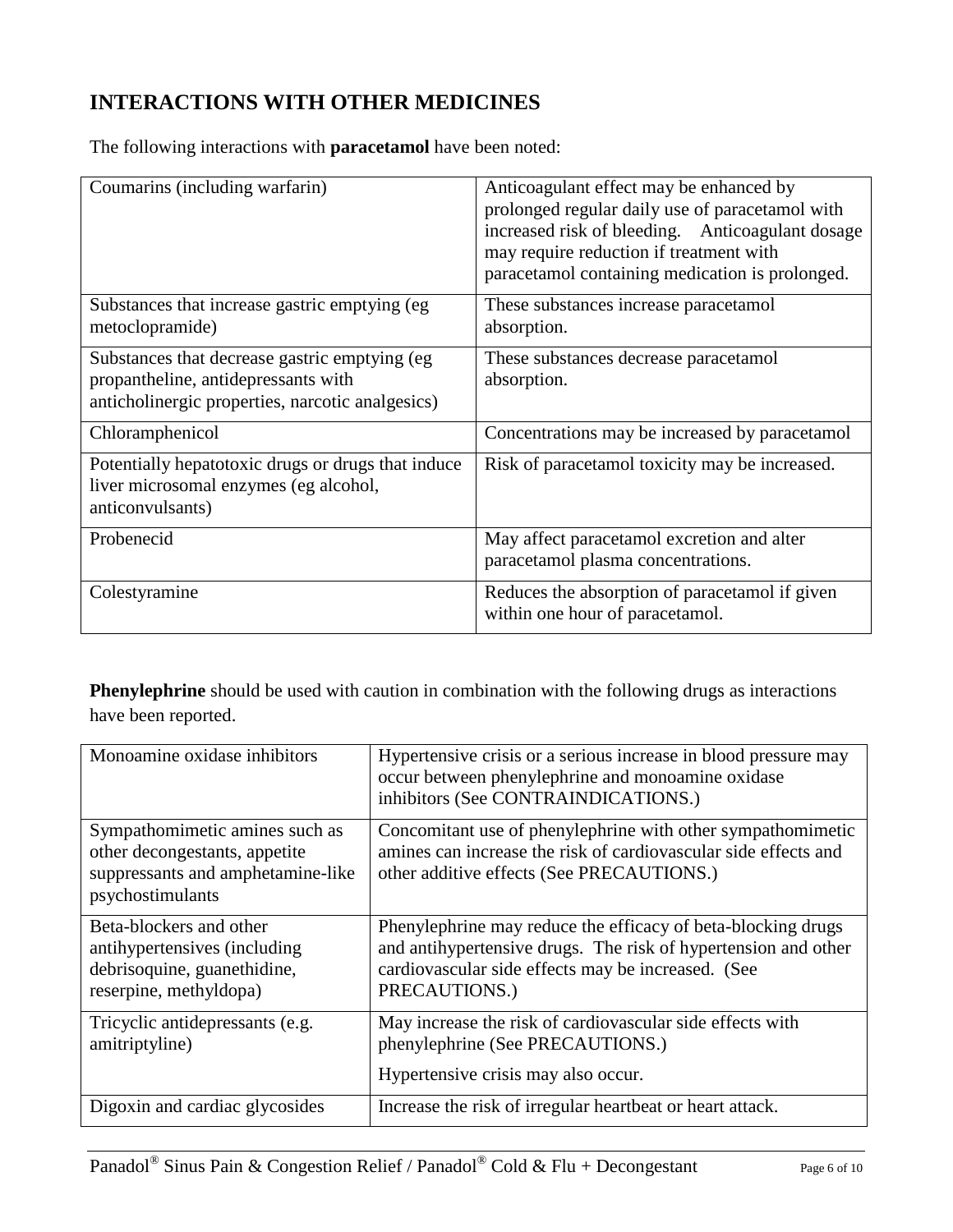## **ADVERSE EFFECTS**

Adverse events from historical clinical trial data are both infrequent and from small patient exposure. Accordingly, events reported from extensive post-marketing experience at therapeutic/labelled doses and considered attributable are tabulated below by System Organ Class and frequency.

The following convention has been utilised for the classification of undesirable effects: very common (≥1/10), common (≥1/100, <1/10), uncommon (≥1/1,000, <1/100), rare (≥1/10,000, <1/1,000), very rare (<1/10,000), not known (cannot be estimated from available data).

Adverse event frequencies have been estimated from spontaneous reports received through postmarketing data.

## **Paracetamol**

| <b>Body System</b>                              | <b>Undesirable Effect</b>                                                                                             |
|-------------------------------------------------|-----------------------------------------------------------------------------------------------------------------------|
| Blood and lymphatic system disorders            | Thrombocytopenia                                                                                                      |
| Immune system disorders                         | Anaphylaxis<br>Cutaneous hypersensitivity reactions including skin<br>rashes, angioedema and Stevens Johnson syndrome |
| Respiratory, thoracic and mediastinal disorders | Bronchospasm, especially in patients sensitive to<br>aspirin and other NSAIDs.                                        |
| Hepatobiliary disorders                         | Hepatic dysfunction                                                                                                   |

The frequency of these reactions is unknown but considered likely to be very rare.

## **Phenylephrine**

The following adverse events have been observed in clinical trials with phenylephrine and may therefore represent the most commonly occurring adverse events.

| <b>Body System</b>          | <b>Undesirable Effect</b>                            |
|-----------------------------|------------------------------------------------------|
| Psychiatric disorders       | <b>Nervousness</b>                                   |
| Nervous system disorders    | Headache, dizziness, insomnia                        |
| Cardiac disorders           | Increased blood pressure, tachycardia or arrhythmias |
| Gastrointestinal disorders  | Nausea, vomiting                                     |
| Central nervous stimulation | Anxiety                                              |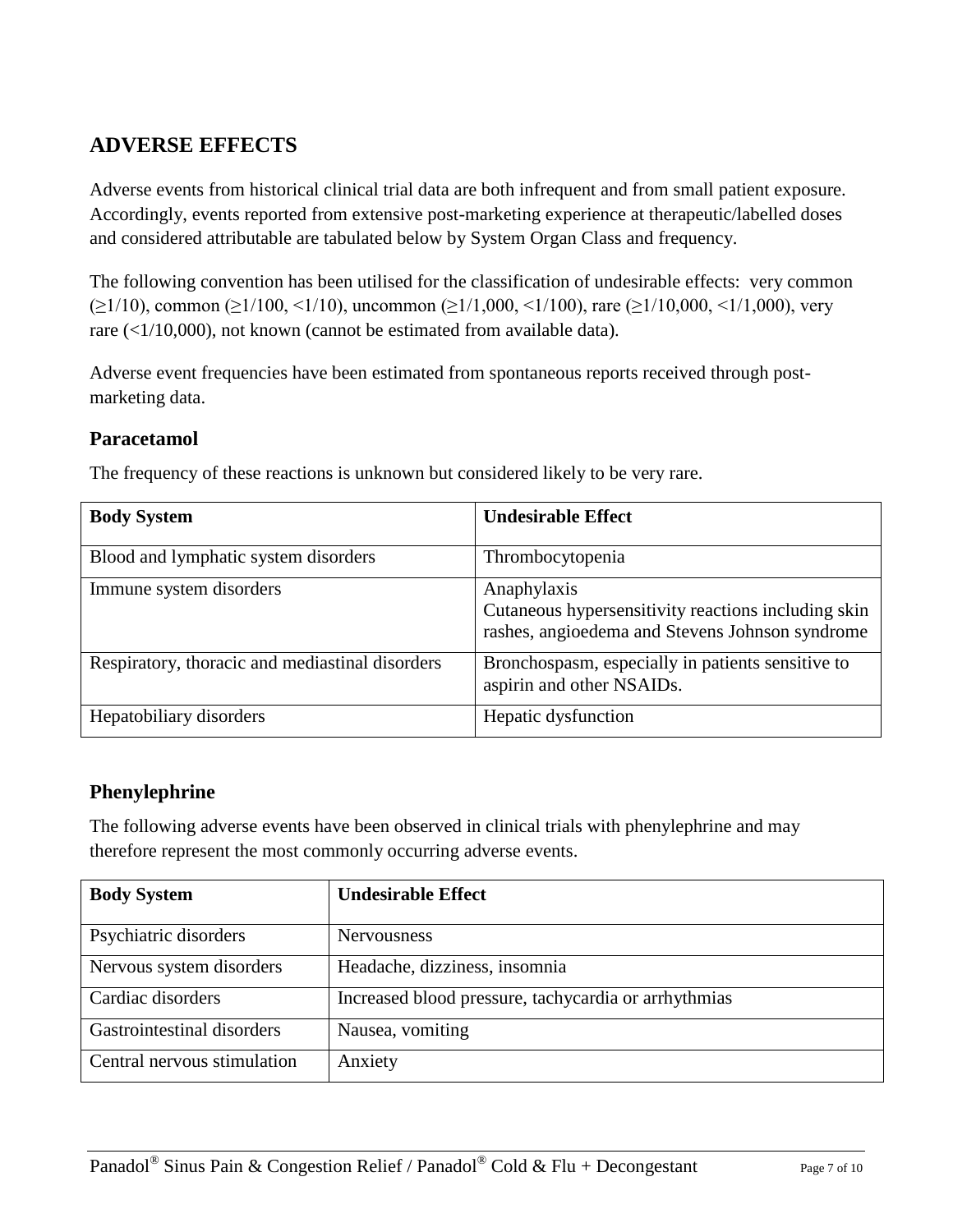Adverse reactions identified during post-marketing use are listed below.

| <b>Body System</b>                 | <b>Undesirable Effect</b>                                                                                                              | <b>Frequency</b> |
|------------------------------------|----------------------------------------------------------------------------------------------------------------------------------------|------------------|
| Eye disorders                      | Mydriasis, acute angle closure glaucoma, most likely to<br>occur in those with closed angle glaucoma (See<br>PRECAUTIONS.)             | Rare             |
| Cardiac disorders                  | Tachycardia, palpitations                                                                                                              | Rare             |
| Skin and subcutaneous<br>disorders | Allergic reactions (e.g. rash, urticaria, allergic<br>dermatitis)                                                                      | Rare             |
| Renal and urinary disorders        | Dysuria, urinary retention. This is most likely to occur<br>in those with bladder outlet obstruction such as<br>prostatic hypertrophy. | Rare             |

## **DOSAGE AND ADMINISTRATION**

*Adults and children aged 12 years and over:* 2 caplets every 4 – 6 hours as necessary. Maximum 8 caplets in 24 hours.

Do not use for more than a few days at a time in adults except on medical advice.

Should not be used for more than 48 hours for children aged  $12 - 17$  except on medical advice.

Do not give to children under 12 years of age.

Do not exceed the stated dose or frequency of dosing.

The lowest dose necessary to achieve efficacy should be used.

Should not be used with other paracetamol-containing products, decongestants or cough and cold medicines.

Do not use within several hours of going to bed as it may cause sleeplessness.

Minimum dosing interval: 4 hours

## **Renal and Hepatic impairment**

Patients who have been diagnosed with liver or kidney impairment must seek medical advice before taking this medication. The restrictions related to the use of such combinations in these patients is primarily a consequence of the paracetamol content of the product. (See PRECAUTIONS.)

## **OVERDOSAGE**

Immediate medical management is required in the event of an overdose even if the symptoms of overdose are not present.

If an overdose is taken or suspected, contact the Poisons Information Centre immediately for advice (13 11 26) or the patient should go to the nearest hospital straight away. This should be done even if they feel well because of the risk of delayed, serious liver damage.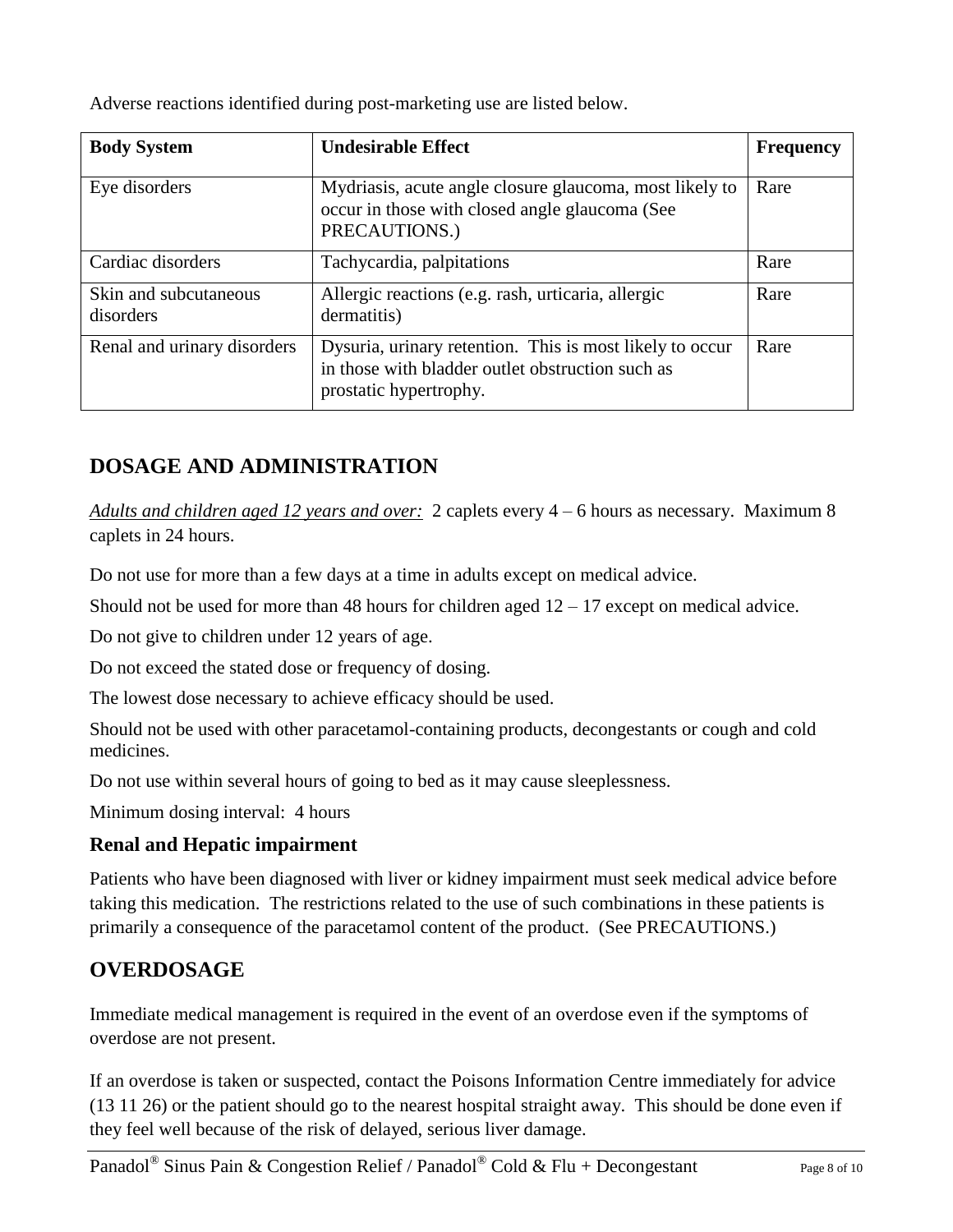#### **Paracetamol**

#### **Symptoms and signs**

Paracetamol overdose may cause liver failure which can lead to liver transplant or death.

#### **Treatment**

Immediate medical management is required in the event of overdose, even if symptoms of overdose are not present. Administration of N-acetylcysteine may be required.

#### **Phenylephrine**

#### **Symptoms and Signs**

Overdose is likely to result in effects similar to those listed under Adverse Reactions. Additional symptoms may include irritability, restlessness, hypertension, and possibly reflex bradycardia. In severe cases confusion, hallucinations, seizures and arrhythmias may occur.

#### **Treatment**

Treatment should be as clinically appropriate. Severe hypertension may need to be treated with an alpha blocking drug such as phentolamine.

## **PRESENTATION AND STORAGE CONDITIONS**

#### **PANADOL Sinus Pain & Congestion Relief Caplets**

White capsule-shaped tablets with flat edges, 17.7 mm x 7.1 mm, one face is embossed with sun graphic within an oval.

Blister packs of 10 & 24 caplets

Store below 30ºC

#### **PANADOL Cold & Flu Plus Decongestant Caplets**

White capsule-shaped tablets with flat edges, 17.7 mm x 7.1 mm, one face is embossed with sun graphic within an oval.

Blister packs of 20 caplets

Store below 30ºC

## **NAME AND ADDRESS OF THE SPONSOR**

GlaxoSmithKline Consumer Healthcare

82 Hughes Avenue, Ermington, NSW 2115

## **POISON SCHEDULE OF THE MEDICINE**

Packs of 24 caplets or less: Unscheduled